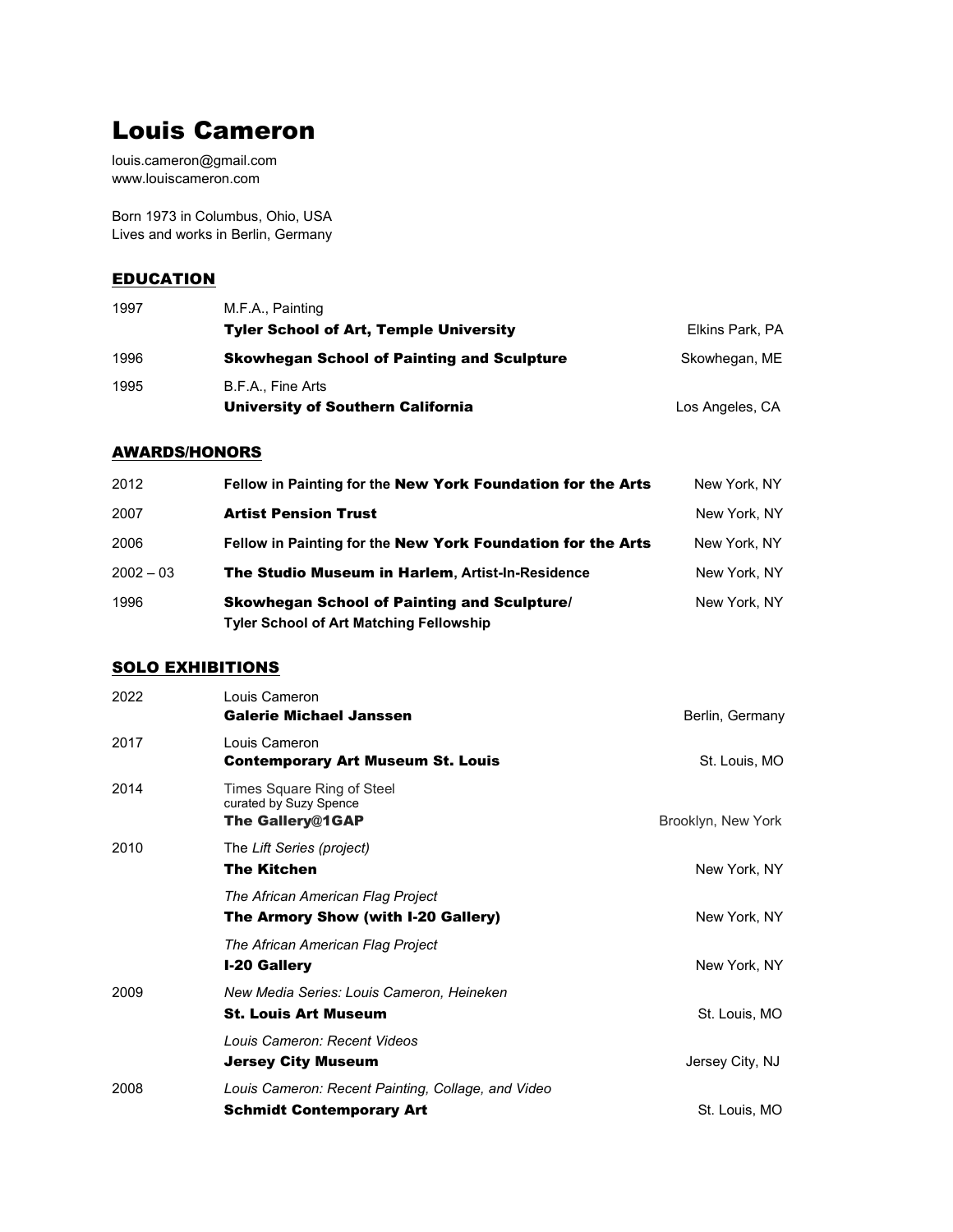| 2007 | Louis Cameron<br><b>I-20 Gallery</b>                                                                                                                           | New York, NY      |
|------|----------------------------------------------------------------------------------------------------------------------------------------------------------------|-------------------|
| 2006 | Severe, High, Elevated, Guarded, Low<br><b>G Fine Art</b>                                                                                                      | Washington, D.C.  |
|      | Louis Cameron: Projected Works<br><b>E. Bronson Ingram Studio Arts Center</b><br><b>Vanderbilt University</b>                                                  | Nashville, TN     |
| 2005 | Schwarz Project 2: Louis Cameron<br>The Richard and Dolly Maas Gallery<br><b>Purchase College</b>                                                              | Purchase, NY      |
|      | Pop Secret<br><b>I-20 Gallery</b>                                                                                                                              | New York, NY      |
| 2004 | Camouflage (Project Room)<br><b>Susanne Vielmetter Los Angeles Projects</b>                                                                                    | Los Angeles, CA   |
| 2003 | Web#7<br><b>Art in General</b>                                                                                                                                 | New York, NY      |
|      | Web #4 (Project)<br><b>I-20 Gallery</b>                                                                                                                        | New York, NY      |
| 2000 | Transfixed<br>(two person exhibition with Mary Temple)<br><b>ARTPLACE</b>                                                                                      | Los Angeles, CA   |
|      | Grid #10<br><b>Schmidt Contemporary Art</b>                                                                                                                    | Los Angeles, CA   |
|      | <b>GROUP EXHIBITIONS</b>                                                                                                                                       |                   |
| 2021 | An Overwhelming Illusion<br>Paris Photo 2021                                                                                                                   | New York, NY      |
|      | Confessions of the Century<br><b>Broodthaers Society of America</b>                                                                                            | New York, NY      |
|      | Works on Paper<br><b>Philip Slein Gallery</b>                                                                                                                  | St. Louis, MO     |
|      | Proximity<br>curated by Lindsay Preston Zappas and Wilding Cran<br><b>Wilding Cran Gallery</b>                                                                 | Los Angeles, CA   |
|      | Imagining Data (virtual exhibition)<br>curated by curatorsquared<br>https://curatorsquaredvirtualviews.com/imagining-data<br><b>Museum of Craft and Design</b> | San Francisco, CA |
| 2020 | Net Works (online exhibition)<br>https://hub.link/CzLogZ5<br><b>KORA AGORA</b>                                                                                 |                   |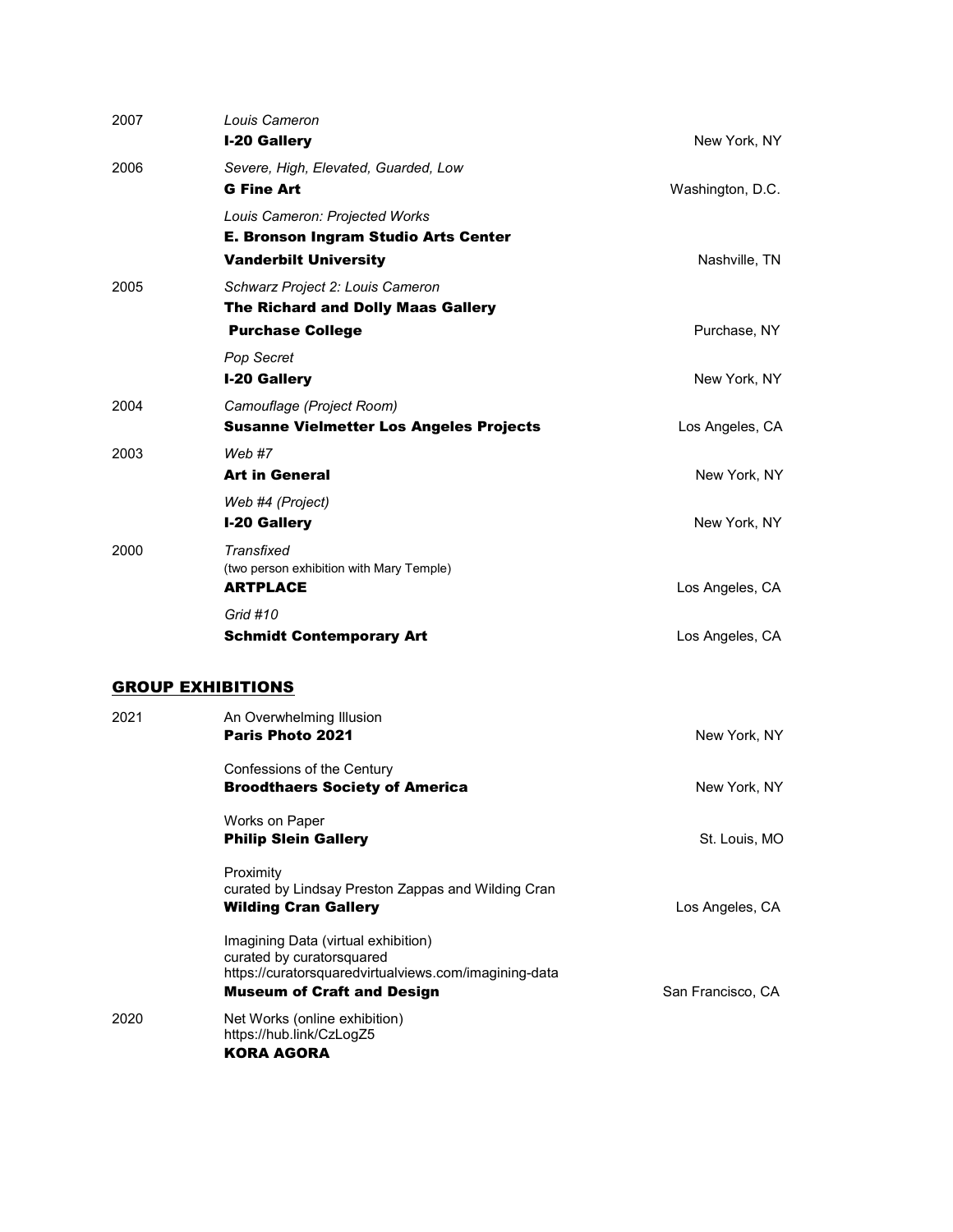| 2018 | This Must Be the Place<br>curated by Charlotte Eyerman<br><b>Paris Photo</b>                                                       | Paris, France  |
|------|------------------------------------------------------------------------------------------------------------------------------------|----------------|
| 2017 | <b>Starless Midnight</b><br>curated by Edgar Arceneaux and<br><b>Laurence Sillars</b><br><b>Baltic Centre for Contemporary Art</b> | Gateshead, UK  |
| 2016 | The Poster Remediated<br>25th International Poster Biennale<br>curated by David Crowley<br><b>Poster Museum at Vilanów</b>         | Warsaw, Poland |
| 2014 | <b>INTERWEB</b><br>curated by Ana Torok<br><b>Grand Art Haus</b>                                                                   | Brooklyn, NY   |
|      | The Appearance of Clarity: Works in Black and White<br>curated by Amy Rahn<br><b>Helen Day Art Center</b>                          | Stowe, VT      |
|      | For Whom It Stands<br>curated by Michelle Joan Wilkinson<br><b>Reginald F. Lewis Museum</b>                                        | Baltimore, MD  |
|      | Stocked: Contemporary Art from the Grocery Aisles<br><b>University of Wyoming Art Museum</b>                                       | Laramie, WY    |
| 2013 | Stocked: Contemporary Art from the Grocery Aisles<br><b>Faulconer Gallery</b>                                                      | Grinnell, IA   |
|      | Pulp 3<br><b>Beta Pictoris Gallery</b>                                                                                             | Birmingham, AL |
|      | A New View: Contemporary Art<br><b>St. Louis Art Museum</b>                                                                        | St. Louis, MO  |
|      | OCCUPRINT – We are the 99%<br>ar/ge kunst Galerie Museum                                                                           | Bolzano, Italy |
|      | Stocked: Contemporary Art from the Grocery Aisles<br><b>Scottsdale Museum of Contemporary Art</b>                                  | Scottsdale, AZ |
|      | Stocked: Contemporary Art from the Grocery Aisles<br><b>Ulrich Museum</b>                                                          | Wichita, KS    |
| 2012 | The Bearden Project<br><b>The Studio Museum in Harlem</b>                                                                          | New York, NY   |
| 2011 | Dead in August<br>curated by Meaghan Kent<br><b>Pentagon</b>                                                                       | Brooklyn, NY   |
|      | Jim Schmidt Presents: Abstraction<br><b>Philip Slein Gallery</b>                                                                   | St. Louis, MO  |
|      | <b>COLORFORMS</b><br><b>Praxis International Art</b>                                                                               | Miami, FL      |
| 2010 | <b>COLORFORMS</b><br><b>Praxis International Art</b>                                                                               | New York, NY   |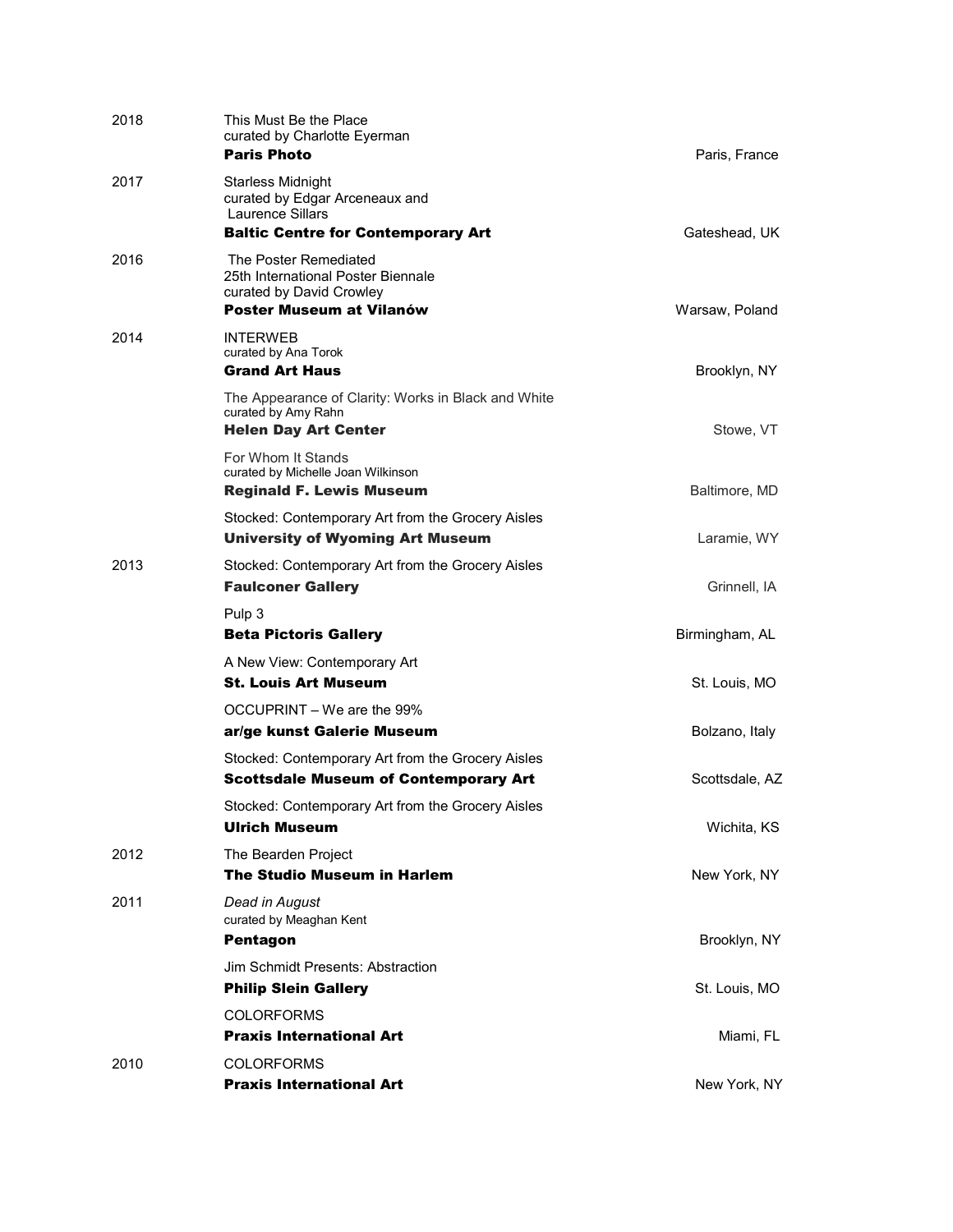|      | ECHO: Sampling Visual Culture<br><b>Albright-Knox Art Gallery</b>                                              | Buffalo, NY          |
|------|----------------------------------------------------------------------------------------------------------------|----------------------|
|      | <b>Portugal Arte 10</b>                                                                                        |                      |
|      | curated by Stefan Simchowitz                                                                                   | Lisbon, Portugal     |
|      | American Ship ("A Merry Kinship")<br>curated by SOL'SAX                                                        |                      |
|      | <b>Junto Meeting Center</b>                                                                                    | Brooklyn, NY         |
| 2009 | <b>Born in the USA</b>                                                                                         |                      |
|      | <b>Pete's Motors</b>                                                                                           | Great Barrington, MA |
|      | <b>Branded and on Display</b><br>curated by Judith Hoos Fox<br>Salt Lake Art Center                            | Salt Lake City, UT   |
| 2008 | 2008 Taiwan International Video Art Exhibition                                                                 |                      |
|      | <b>Hong-Gah Museum</b>                                                                                         | Taipei, Taiwan       |
|      | Psychedelic: Carlos Amorales / Jeremy Blake / Louis Cameron /<br>Shazia Sikander<br>curated by Steven Matijcio |                      |
|      | <b>Southeastern Center for Contemporary Art</b>                                                                | Winston-Salem, NC    |
|      | Opportunity as Community, Artists Select Artists, Part Two<br><b>Dieu Donné</b>                                | New York, NY         |
|      | <b>Branded and on Display</b><br>curated by Judith Hoos Fox<br><b>Scottsdale Museum of Contemporary Art</b>    | Scottsdale, AZ       |
|      | <b>Branded and on Display</b><br>curated by Judith Hoos Fox<br><b>Tufts University Art Gallery</b>             | Medford, MA          |
|      |                                                                                                                |                      |
| 2007 | <b>REMIX Color and Light</b><br>curated by Claire Schneider                                                    |                      |
|      | <b>Albright-Knox Art Gallery</b>                                                                               | Buffalo, NY          |
|      | <b>Branded and on Display</b><br>curated by Judith Hoos Fox                                                    |                      |
|      | <b>Ulrich Museum of Art</b>                                                                                    | Wichita, KS          |
|      | Black Light/White Noise: Sound and Light in Contemporary Art<br>curated by Valerie Cassel Oliver               |                      |
|      | <b>Contemporary Art Museum Houston</b>                                                                         | Houston, TX          |
|      | <b>Branded and on Display</b><br>curated by Judith Hoos Fox                                                    |                      |
|      | <b>Krannert Art Museum</b>                                                                                     | Urbana-Champaign, IL |
| 2006 | Unlearn<br>curated by Steven Matijcio                                                                          |                      |
|      | <b>Plug In ICA</b>                                                                                             | Winnipeg, Canada     |
|      | Bearable LightnessLikeness<br><b>Curated by Franklin Sirmans</b>                                               |                      |
|      | P.S.1/MoMA                                                                                                     | Long Island City, NY |
|      | Collection in Context: Gesture<br><b>The Studio Museum in Harlem</b>                                           | New York, NY         |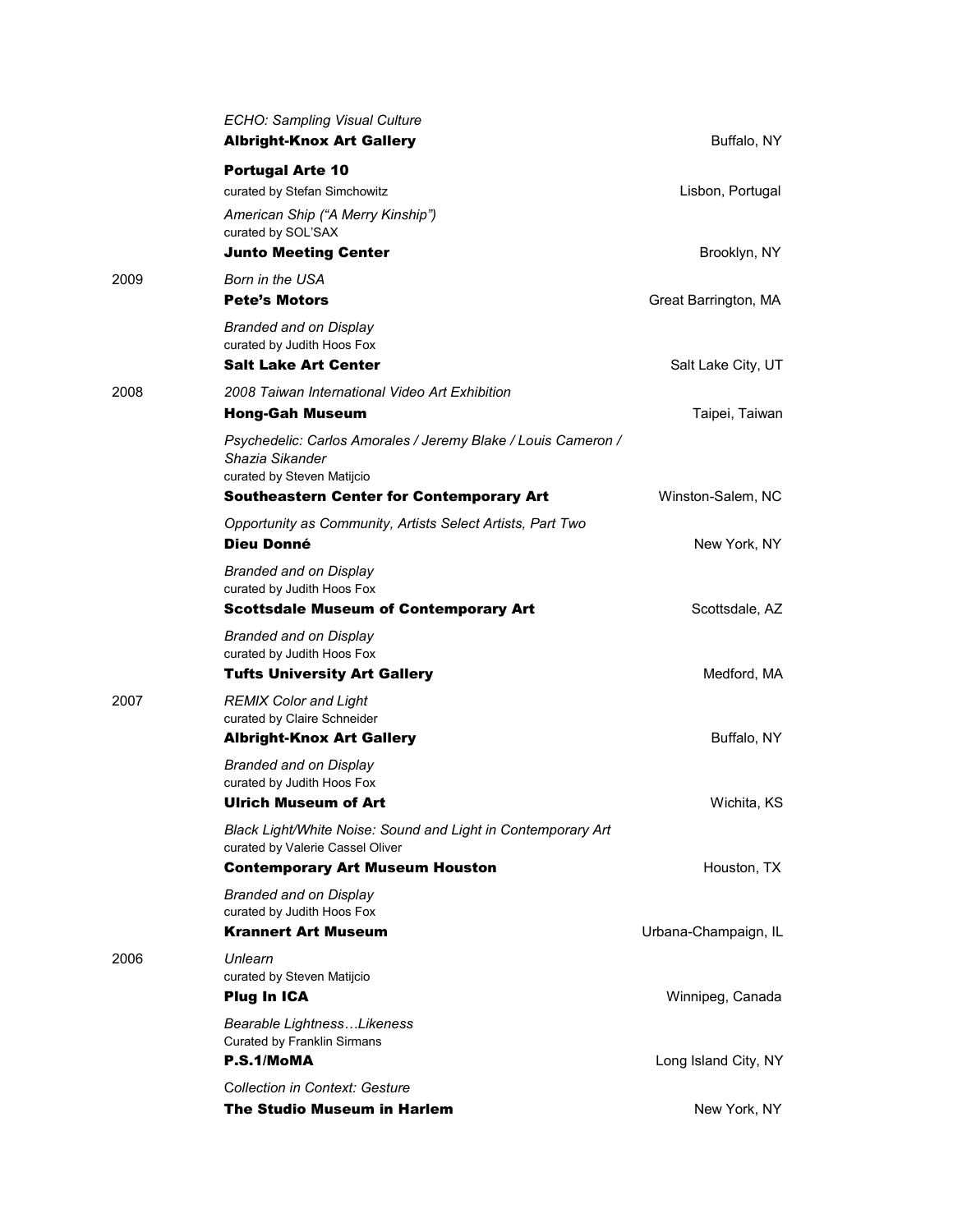|      | Dak 'Art 2006<br>Curated by Amy Horschak<br>The Biennial of Contemporary African Art                | Dakar, Senegal   |
|------|-----------------------------------------------------------------------------------------------------|------------------|
| 2005 | Harlem Postcard: Fall 2005<br>Curated by Christine Kim                                              |                  |
|      | <b>The Studio Museum in Harlem</b>                                                                  | New York, NY     |
|      | <b>BLASTS</b><br><b>Curated by Paul Brewer</b><br><b>G Fine Art</b>                                 |                  |
|      | PpAaliNnTtliNnGg                                                                                    | Washington, D.C. |
|      | Curated by Karlos Carcamo<br><b>ParaSite</b>                                                        | Beacon, NY       |
|      | <b>Musical Modes</b><br>Curated by Rachel Howe<br><b>Clifford Change/Dinaburg Arts</b>              | New York, NY     |
|      | <b>Extreme Abstraction</b><br>Curated by Louis Grachos and Claire Schneider                         |                  |
|      | <b>Albright-Knox Art Gallery</b>                                                                    | Buffalo, NY      |
|      | Art Digital 2004: "I Click, Therefore I Am"<br>Parallel Program of The First Moscow Biennale        |                  |
|      | <b>M'ARS Centre for Contemporary Arts</b>                                                           | Moscow, Russia   |
| 2004 | NextNext Visual Art<br>Curated by Dan Cameron                                                       |                  |
|      | <b>Brooklyn Academy of Music</b>                                                                    | Brooklyn, NY     |
|      | Abstract<br>Curated by LouAnne Greenwald                                                            |                  |
|      | <b>F-Space, University of Southern California</b>                                                   | Los Angeles, CA  |
|      | Open House: Working in Brooklyn<br>Curated by Charlotta Kotik and Tumelo Mosaka                     |                  |
|      | <b>Brooklyn Museum of Art</b>                                                                       | Brooklyn, NY     |
|      | superSalon<br><b>Samson Projects</b>                                                                | Boston, MA       |
|      | <b>Buy American</b><br>Curated by Joe Scanlan<br><b>Galerie Chez Valentin</b>                       | Paris, France    |
| 2003 | Hands On Hands Down: Artists-In-Residence 2002-2003                                                 |                  |
|      | The Studio Museum in Harlem                                                                         | New York, NY     |
| 2002 | No Greater Love, Abstraction<br>Jack Tilton / Anna Kustera Gallery                                  | New York, NY     |
|      | Tract: systemic sprawl<br>Curated by Amanda Church and Courtney Martin<br><b>Plus Ultra Gallery</b> | Brooklyn, NY     |
|      | <b>REACTIONS</b><br><b>Exit Art</b>                                                                 | New York, NY     |
|      | <b>Group Exhibition</b><br><b>OSP gallery</b>                                                       | Boston, MA       |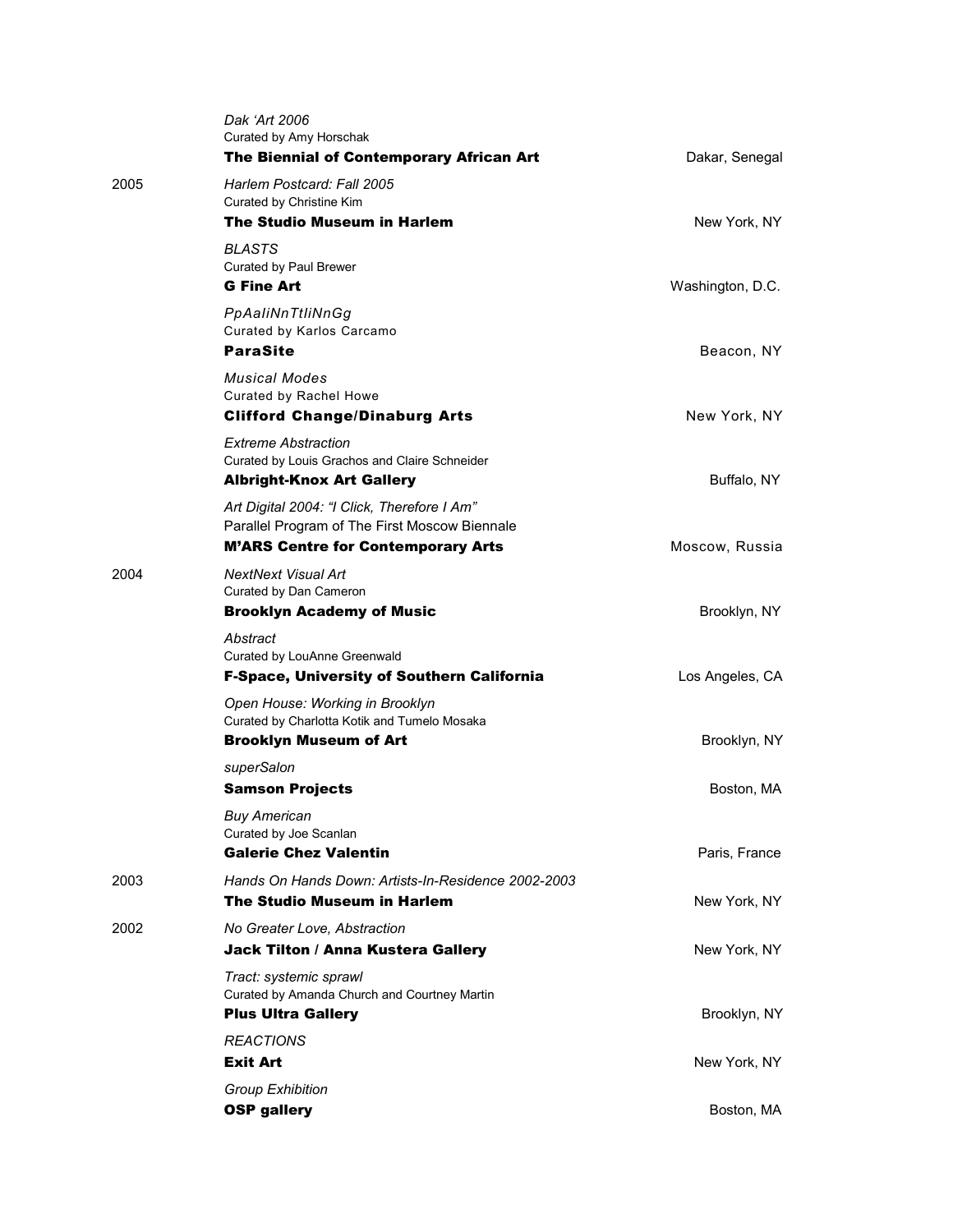| 2018              | Film Sector<br><b>Paris Photo</b>                                                                     | Paris, France    |
|-------------------|-------------------------------------------------------------------------------------------------------|------------------|
| <b>SCREENINGS</b> |                                                                                                       |                  |
|                   | <b>Dwellings</b><br>Curated by Sandra Jackson<br><b>RUSH Arts Gallery</b>                             | New York, NY     |
|                   | <b>Bank Holiday</b><br><b>Old Key Bank</b>                                                            | Skowhegan, ME    |
| 1998              | Skowhegan Decade 1987-1997: Alumni Exhibition and Auction<br><b>David Bietzel Gallery</b>             | New York, NY     |
| 1999              | <b>LACPS Annual</b><br>Juror: Glenn Kaino<br>Los Angeles Center for Photographic Studies              | Los Angeles, CA  |
|                   | One Night Stand 1.2000<br>Curated by Leonardo Bravo & Annetta Kappon<br><b>Park Plaza Lodge Hotel</b> | Los Angeles, CA  |
|                   | Go Ask Alice<br><b>POSTwilshire</b>                                                                   | Los Angeles, CA  |
|                   | <b>Fresh Cut Afros</b><br><b>Watts Towers Art Center</b>                                              | Los Angeles, CA  |
| 2000              | Snapshot<br><b>Contemporary Museum</b>                                                                | Baltimore, MD    |
|                   | Made<br><b>POST</b>                                                                                   | Los Angeles, CA  |
|                   | Freestyle<br>Curated by Thelma Golden and Christine Kim<br><b>Studio Museum in Harlem</b>             | New York, NY     |
| 2001              | Freestyle<br>Curated by Thelma Golden and Christine Kim<br><b>Santa Monica Museum of Art</b>          | Santa Monica, CA |

### **COLLECTIONS**

| Albright-Knox Art Gallery           | Buffalo, NY   |
|-------------------------------------|---------------|
| International Center of Photography | New York, NY  |
| JPMorgan Chase Art Collection       | New York, NY  |
| St. Louis Museum of Art             | St. Louis, MO |

#### BIBLIOGRAPHY:

2021 • Beatriz E. Balanta, Rachel L. Price, and Irene V. Small. "Slip of the Teeth," TEXTE ZUR KUNST, June 2021, p. 102-125.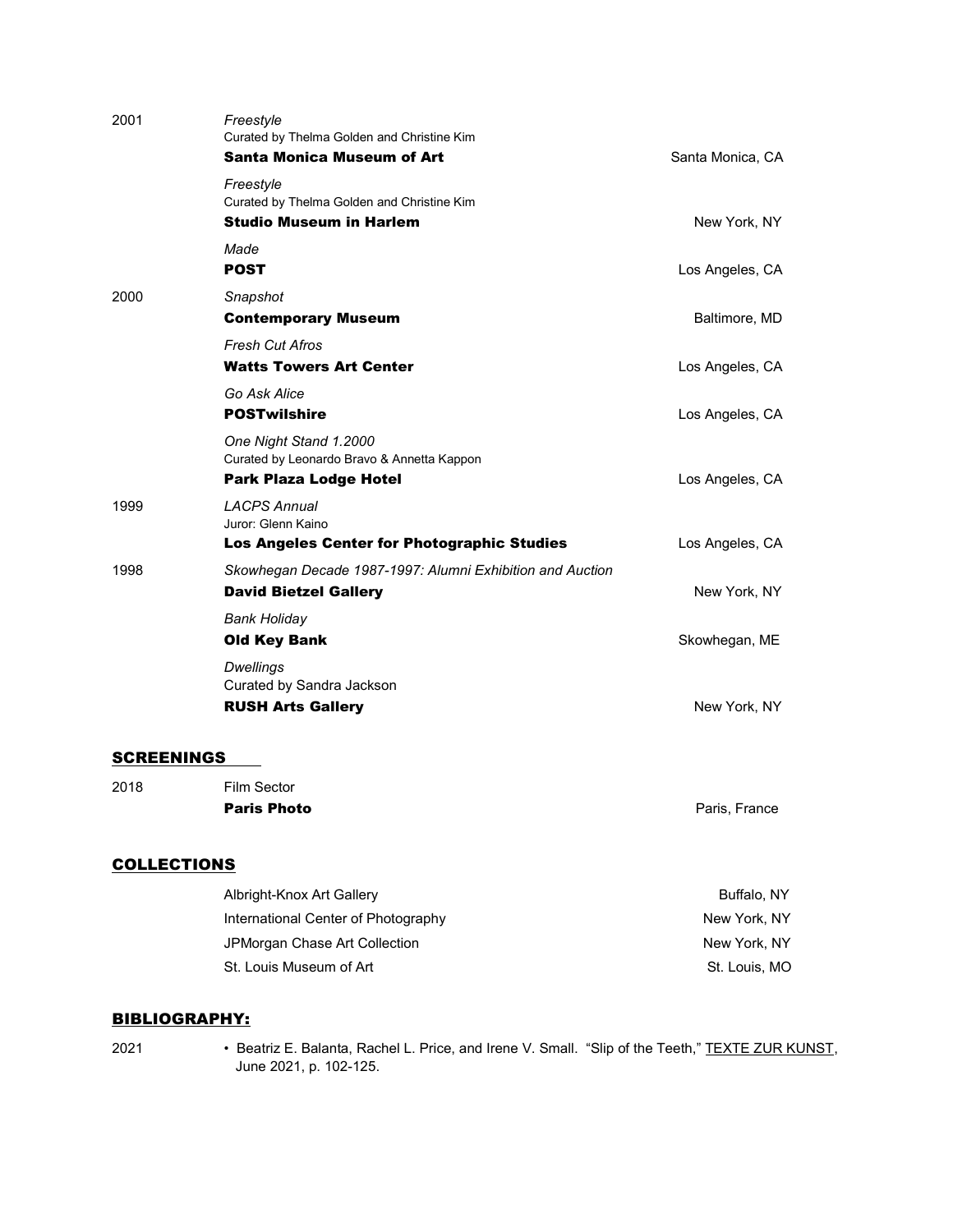| 2020 | • Maine, Stephen. "Artists Quarantine With Their Collections," Hyperallergic, June 20,<br>2020, http://www.hyperallergic.com/571863/artists-quarantine-with-their-collections-4/       |
|------|----------------------------------------------------------------------------------------------------------------------------------------------------------------------------------------|
| 2011 | • Raha, Maria. "Drawing Distinction," Temple Review, Fall 2011, p. 26-31.                                                                                                              |
| 2010 | • Robinson, Walter. "Armory Week 2010." Artnet,<br>http://www.artnet.com/magazineus/reviews/robinson/2010-armory-week3-9-10.asp                                                        |
|      | • Finch, Charlie. "Must bad Painting Be Good?," Artnet, April 30, 2010,<br>http://www.artnet.com/magazineus/features/finch/must-bad-painting-be-good4-<br>30-10.asp                    |
| 2009 | • Maninno, Brynn. "9 Luminescent Art works Projected," Woman's Day, October 15,<br>2009, http://www.womansday.com/Articles/Family-Lifestyle/9-Luminescent-Artworks-<br>Projected.html. |
| 2008 | • Brooks, LeRonn. "Inter-view: Louis Cameron," Studio, Fall/Winter 2008-09, p. 32-33.<br>· Bonetti, David. "Louis Cameron, Joseph Havel," St. Louis Post-Dispatch, May 25, 2008.       |
|      | • Cotter, Holand. "The Topic is Race; The Art is Fearless," The New York Times, March<br>30, 2008, AR 1.                                                                               |
| 2007 | • Colpitt, Frances. "Black Light/White Noise," artUS, Winter 2007, p. 58-59.                                                                                                           |
|      | • Ludwin, Victoria. "Black Light/White Noise: Sound and Light in Contemporary Art,<br>Contemporary Art Museum," artshouston, July 2007.                                                |
|      | • Petersen, Amy. "Black Light/White Noise," HoustonPress, May 31, 2007.                                                                                                                |
|      | • Richard Frances. "High Times, Hard Times: New York Painting 1967-1975," Artforum,<br>April 2007, p. 265.                                                                             |
| 2006 | • Dawson, Jessica. "Spectrum of Warnings," The Washington Post, September 30, 2006,<br>C <sub>2</sub> .                                                                                |
|      | • Capps, Kriston. "Louis Cameron: Severe, High, Elevated, Guarded, Low," Washington<br>City Paper, September 29, 2006, p.95.                                                           |
|      | • Murray, Derek Conrad and Soraya. "Uneasy Bedfellows: Canonical Art Theory and the<br>Politics of Identity," Art Journal, Spring 2006, p. 23.                                         |
|      | • Cotter, Holland. "Energy and Abstraction at The Studio Museum in Harlem," New York<br>Times, April 7, 2006, B27.                                                                     |
|      | • Genocchio, Benjamin. "Exploring the Circle From Every Angle," New York Times,<br>January 1, 2006.                                                                                    |
| 2005 | • Cudlin, Jeffry. "Digital Distortion," Washington City Paper, December 30 - January 5,<br>2006.                                                                                       |
|      | · Nichols, Matthew Guy. "Louis Cameron at I-20," Art in America, September 2005, p.<br>156.                                                                                            |
|      | • Murray, Soraya and Derek Conrad. "A Rising Generation & the Pleasures of<br>Freedom," International Review of African American Art, Volume 20,<br>Number 2, p. 3.                    |
|      | • Church, Amanda. "Louis Cameron: "Pop Secret" at I-20 Gallery," Art on Paper,<br>May-June 2005, p. 75.                                                                                |
| 2004 | • Beyer, Charles G. "Working in Brooklyn," <b>Flash Art</b> , July - September 2004, p. 65.                                                                                            |
|      | • Bey, Dawoud. "The Ironies of Diversity, or the Disappearing Black Artist," Artnet,<br>April 8, 2004, http://www.artnet.com/Magazine/features/bey/bey4-8-04.asp                       |
|      | • Selbach, Gerard. "Buy American," paris-art.com, March, 2004, http://www.paris-<br>art.com/modules-modload-lieux-travail-1554.html                                                    |
|      | • Nichols, Matthew Guy. "'Hands On, Hands Down,' at The Studio Museum in Harlem,"<br>Art in America, February 2004, p. 126.                                                            |
| 2003 | • "Hands On Hands Down," The New Yorker, September 1, 2003, p.16.                                                                                                                      |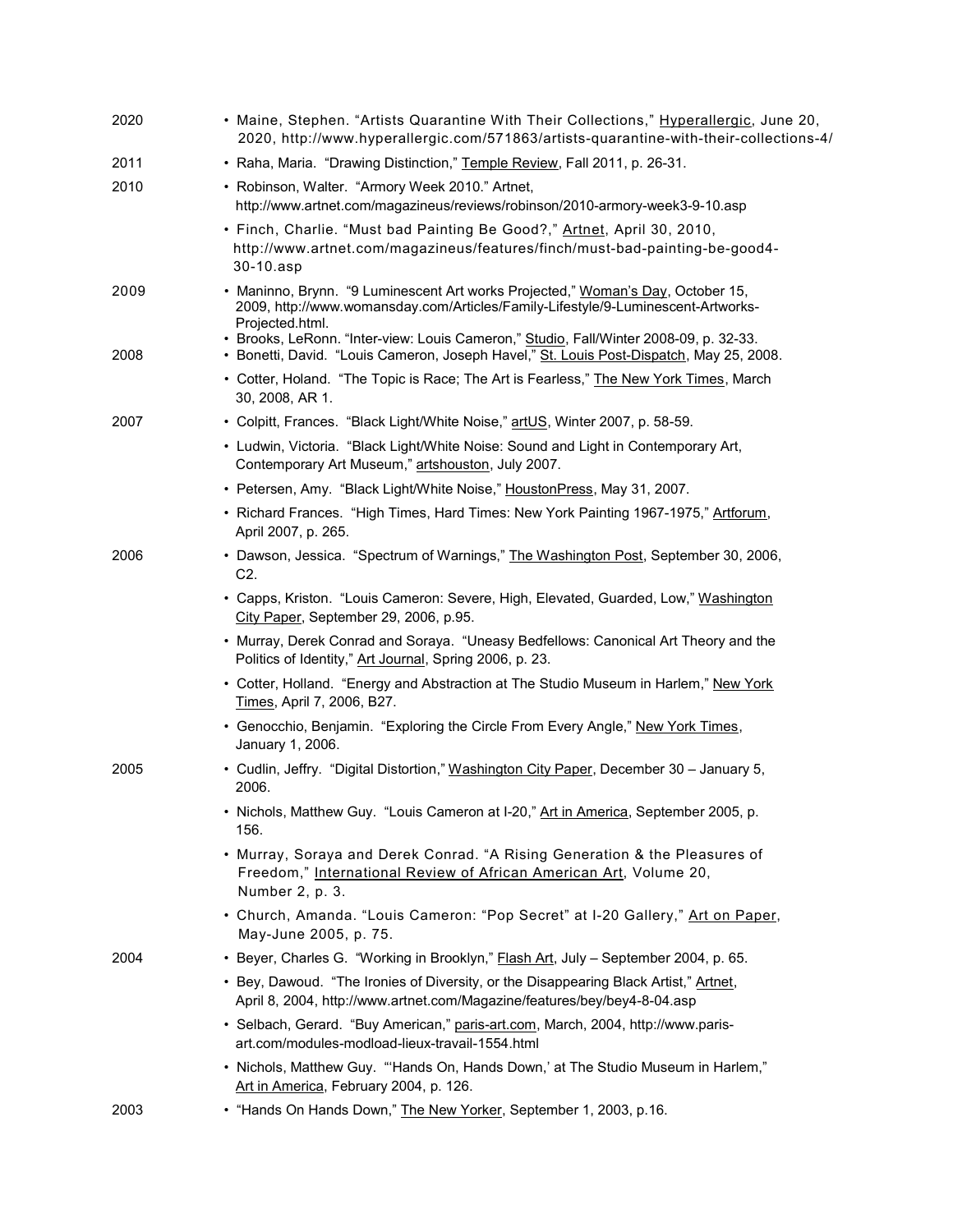|                 | • Rubinstein, Raphael. "A Quiet Crisis," Art in America, March 2003, p. 39.                                                                                                                       |
|-----------------|---------------------------------------------------------------------------------------------------------------------------------------------------------------------------------------------------|
| 2002            | • Brockington, Horace. "Paint It Black: Abstraction/ A Trans-History," NY Arts Magazine,<br>September 2002, p. 63.                                                                                |
|                 | • Byrd, Cathy. "Is there a 'post-black' art? Investigating the legacy of the 'Freestyle'<br>show," Art Papers, November/December 2002, p. 34-39.                                                  |
|                 | • Cotter, Holland. "No Greater Love: Abstraction," New York Times, October 11, 2002,<br>E38.                                                                                                      |
|                 | • Irvin, Steve. "Freestyle at the Santa Monica Museum of Art," Artweek, December<br>2001/January 2002, p. 18.                                                                                     |
|                 | • New American Paintings, March 2002, Number 38, p. 30-33. Juror: Lilian Tone                                                                                                                     |
|                 | . "Plus Ultra," The New Yorker, July 8, 2002, p.14.                                                                                                                                               |
|                 | • Schmerler, Sarah. "Tract: systemic sprawl," Time Out New York, July 11-18, 2002,<br>p. 47.                                                                                                      |
| 2001            | · Simon, Stefanie. "Harlem's 'Freestyle" Exhibition Showcases Emerging Art,"" NY1<br>News, May 7, 2001, http://www.ny1.com/content/13348/harlem-s--freestyle--exhibit-<br>showcases-emerging-art. |
|                 | • Brockington, Horace. "Freestyle: Studio Museum in Harlem," NY Arts Magazine, June<br>2001, p. 36-37.                                                                                            |
|                 | • Cotter, Holland. "A Full Studio Museum Show Starts With 28 Young Artists and a<br>Shoehorn," New York Times, May 11, 2001, E36.                                                                 |
|                 | • Frank, Peter. "Freestyle, Willie Robert Middlebrook," LA WEEKLY, November 16-22,<br>2001, p. 142.                                                                                               |
|                 | · Garnett, Joy. "Into Africa," Artnet.com, June 26, 2001,<br>http://www.artnet.com/magazine/reviews/garnett/garnett6-26-01.asp                                                                    |
|                 | • Griffin, Tim. "Race Matters," Time Out New York, May 24-31, 2001, p. 55-56.                                                                                                                     |
|                 | • Lampkins-Fielder, Raina. Freestyle. Exh. cat. New York: The Studio Museum in<br>Harlem, 2001.                                                                                                   |
|                 | • Murray, Derek. "Freestyle," NKA: Journal of Contemporary African Art, Fall/Winter<br>2001, p. 92-93.                                                                                            |
|                 | • Murray, Derek. "Home to Harlem," The International Review of African-American Art,<br>Volume 17, Number 4, 2001, p. 48-51.                                                                      |
|                 | • "The New Masters," VIBE, May 2001, p. 138-43.                                                                                                                                                   |
|                 | · Valdez, Sarah. "Freestyling," Art in America, September 2001, p. 134-139, 162.                                                                                                                  |
|                 | • Waxman, Lori. "Freestyle," New Art Examiner, November-December 2001, p. 90.                                                                                                                     |
| 2000            | • Harvey, Doug. "Gender, Race," LA WEEKLY, August 4-10, 2000, p.47.                                                                                                                               |
| 1999            | • Ise, Claudine. "Framing the Many Possibilities of Photography in the Tech Age," Los<br>Angeles Times, March 5, 1999, F34.                                                                       |
| <b>CATALOGS</b> |                                                                                                                                                                                                   |
| 2014            | · Spence, Suzy. "Louis Cameron Times Square Ring of Steel," Louis Cameron Times Square<br>Ring of Steel. Exhibition booklet. Brooklyn, New York: The Gallery@1GAP.                                |

- 2013 Stamey, Emily. Stocked: Contemporary Art from the Grocery Aisles. Exh. cat. Witchita: Ulrich Museum of Art, 2013.
- 2012 Golden, Thelma; Harris-Kelly, Diedra; and Haynes, Lauren. The Bearden Project. Exh. cat. New York: The Studio Museum in Harlem, 2012.
	- Extreme Abstraction Revisited. Exh. cat. Buffalo: Albright-Knox Art Gallery, 2012.